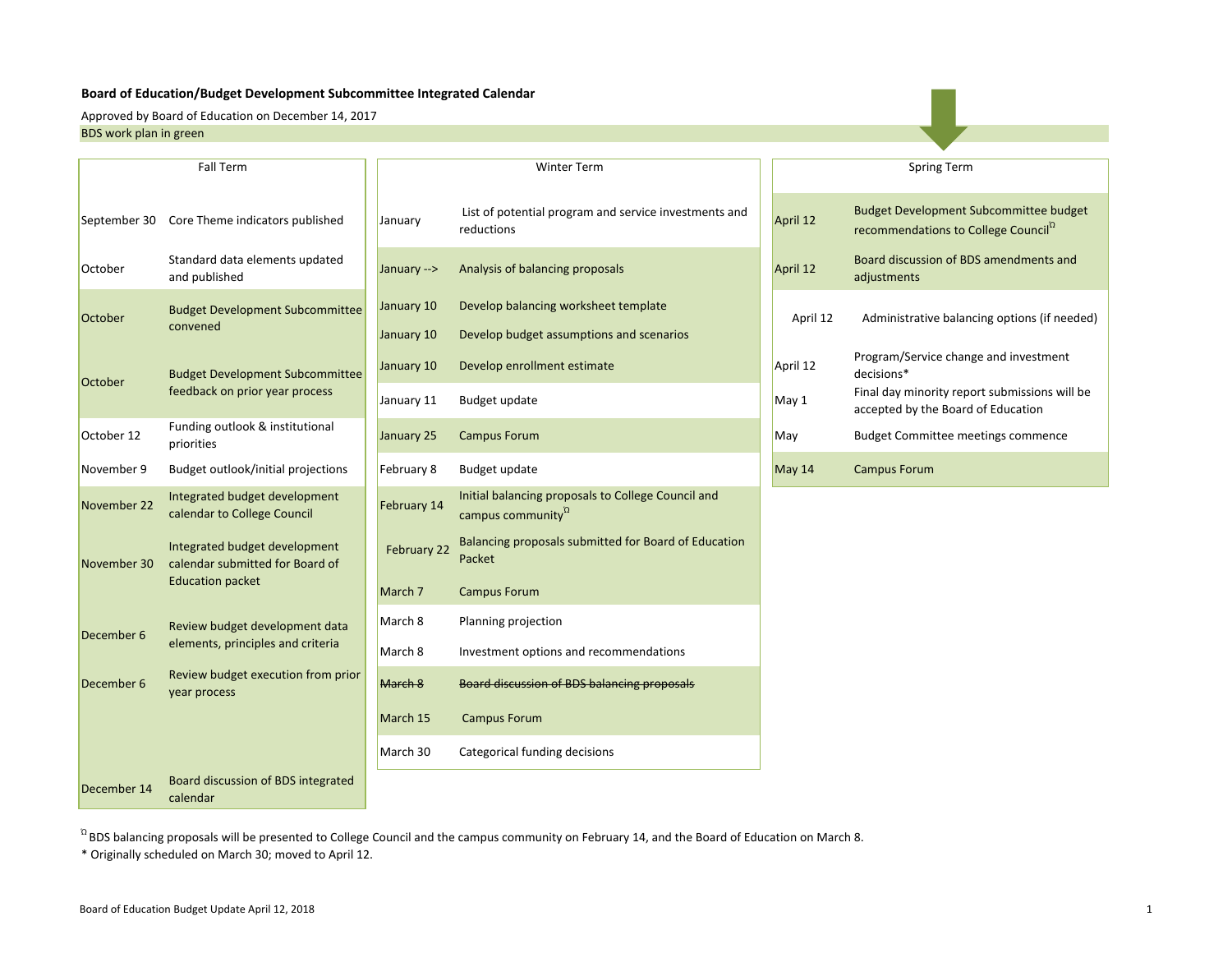| FY2017 - FY2019                                               |                                      | 3.8.18                        | 3.8.18                     |                                                                                                          |
|---------------------------------------------------------------|--------------------------------------|-------------------------------|----------------------------|----------------------------------------------------------------------------------------------------------|
| <b>Projection Estimate</b>                                    |                                      | Estimate                      | <b>Planning Projection</b> |                                                                                                          |
| March 8, 2018                                                 | <b>FY2017 Actual</b><br>Funds I & IX | <b>FY2018</b><br>Funds I & IX | FY2019<br>Funds I & IX     |                                                                                                          |
|                                                               | 4.3% CR decrease                     | 6.5% CR decrease              | 2.5% CR decrease           | <b>Notes</b><br>Enrollment change impact: \$300K                                                         |
| <b>REVENUE</b>                                                |                                      |                               |                            | per %∆                                                                                                   |
|                                                               |                                      |                               |                            | January 2018 funding formula                                                                             |
| Intergovernmental<br><b>State Funding</b>                     | 27,230,149                           | 24,461,600                    | 22,942,500                 | update. FY19 allocation estimate                                                                         |
| <b>Property Taxes</b>                                         | 18,746,752                           | 19,500,000                    | 20,085,000                 | 8.05%                                                                                                    |
|                                                               | 45,976,901                           | 43,961,600                    | 43,027,500                 |                                                                                                          |
|                                                               |                                      |                               |                            |                                                                                                          |
| <b>Tuition &amp; Fees</b>                                     |                                      |                               |                            |                                                                                                          |
| Tuition                                                       | 23,730,078                           | 23,409,500                    | 23,393,900                 | Includes FY19 HEPI                                                                                       |
| <b>Student Fees</b>                                           | 7,680,451                            | 9,097,700                     | 9,004,700                  |                                                                                                          |
| Other Fees & Charges                                          | 1,294,086                            | 960,200                       | 960,200                    |                                                                                                          |
|                                                               | 32,704,615                           | 33,467,400                    | 33,358,800                 |                                                                                                          |
|                                                               |                                      |                               |                            |                                                                                                          |
| <b>Other Revenue Sources</b>                                  |                                      |                               |                            |                                                                                                          |
| <b>Administrative Recovery</b>                                | 1,985,148                            | 1,965,000                     | 1,965,000                  | Standard schedule                                                                                        |
| Gifts & Donations                                             | 1,217,067                            | 1,552,800                     | 1,552,800                  |                                                                                                          |
| Other Revenue                                                 | 1,278,414                            | 1,157,900                     | 1,157,900                  |                                                                                                          |
| Sale of Goods & Services                                      | 2,937,669                            | 2,606,300                     | 2,606,300                  |                                                                                                          |
|                                                               | 7,418,298                            | 7,282,000                     | 7,282,000                  |                                                                                                          |
| <b>Operating Transfers In</b>                                 |                                      |                               |                            |                                                                                                          |
| <b>Transfers In</b>                                           | 1,594,317                            | 2,114,700                     | 1,777,500                  | FY18 includes 1x fund balance                                                                            |
|                                                               | 1,594,317                            | 2,114,700                     | 1,777,500                  | transfers                                                                                                |
|                                                               |                                      |                               |                            |                                                                                                          |
|                                                               | 87,694,131                           | 86,825,700                    | 85,445,800                 |                                                                                                          |
|                                                               |                                      |                               |                            |                                                                                                          |
| <b>EXPENDITURES</b>                                           |                                      |                               |                            |                                                                                                          |
| Personnel                                                     |                                      |                               |                            |                                                                                                          |
| Personnel - Contracted                                        | 35,843,936                           | 35,063,300                    | 35,632,100                 | Based on current position list and<br>new faculty positions, 3.5% swirl<br>FY18, FY19, no FY19 increases |
| Personnel - P/T                                               | 12,195,828                           | 12,183,500                    | 11,883,500                 |                                                                                                          |
| <b>OPE</b>                                                    | 26,068,774                           | 27,542,800                    | 27,795,500                 | Maintain current rates with use of                                                                       |
|                                                               | 74,108,538                           | 74,789,600                    | 75,311,100                 | \$860K PERS reserve                                                                                      |
|                                                               |                                      |                               |                            |                                                                                                          |
| <b>Other Expenditures</b>                                     | 12,167,990                           | 11,821,400                    | 11,939,700                 |                                                                                                          |
| Materials & Services<br>Capital Outlay                        | 819,085                              | 660,000                       | 935,000                    | 1% inflationary increase FY19                                                                            |
| Goods for Resale                                              | 720,020                              | 709,000                       | 720,000                    | Restore capital outlay allocation<br>FY19                                                                |
|                                                               | 13,707,095                           | 13,190,400                    | 13,594,700                 |                                                                                                          |
|                                                               |                                      |                               |                            |                                                                                                          |
| <b>Operating Transfers Out</b>                                |                                      |                               |                            |                                                                                                          |
| <b>Transfers Out</b>                                          | 3,301,264                            | 2,209,200                     | 2,444,500                  | Standard transfer schedule                                                                               |
| Transfers Out - Fin. Aid.                                     |                                      |                               |                            |                                                                                                          |
|                                                               | 3,301,264                            | 2,209,200                     | 2,444,500                  |                                                                                                          |
|                                                               | 91,116,897                           | 90,189,200                    | 91,350,300                 |                                                                                                          |
|                                                               |                                      |                               |                            |                                                                                                          |
| Revenue Over/Under Expenditures *<br>(Change in Fund Balance) | (3,422,766)                          | (3,363,500)                   | (5,904,500)                |                                                                                                          |
| *Does not include PERS reserve draw down                      |                                      |                               |                            |                                                                                                          |

| Beginnning PERS Reserve Balance | 5.535.938 | 5,535,938 | 4,675,938 |
|---------------------------------|-----------|-----------|-----------|
| Ending PERS Reserve Balance     | 5.535.938 | 4.675.938 | 3,815,938 |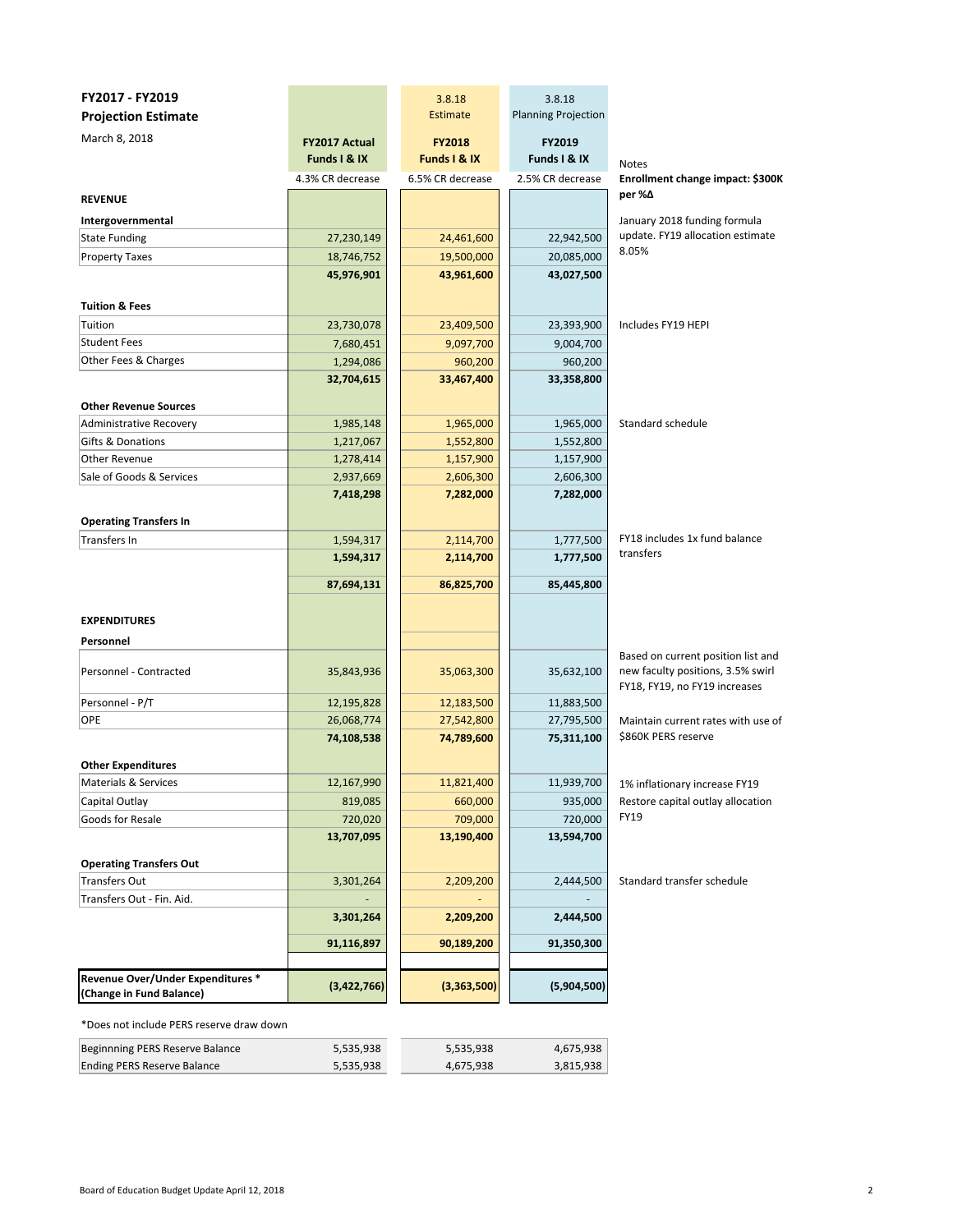## **Projection Categories, Components, Data Sources and Key Assumptions**

Funds I & IX

| Components | Data Sources | <b>Key Assumptions</b> |
|------------|--------------|------------------------|

#### **REVENUE**

## **Intergovernmental**

| <b>State Funding</b>  | <b>State of Oregon Community</b> | CCWD funding worksheet (updated                                  | -Current \$570MM biennial funding base |
|-----------------------|----------------------------------|------------------------------------------------------------------|----------------------------------------|
|                       | College & Workforce              | quarterly), Lane enrollment trends,                              | -Lane enrollment                       |
|                       | Development (CCWD) funding       | enrollment trends from other colleges, tax                       | -Other Oregon community colleges'      |
|                       |                                  | revenues                                                         | enrollment                             |
|                       |                                  |                                                                  |                                        |
| <b>Property Taxes</b> | Property taxes (Primarily Lane   | County assessed value and collection rates, -% increase/decrease |                                        |
|                       | county; also Linn, Benton,       | actual collections, housing market trends                        |                                        |
|                       | Douglas)                         | and forecasts                                                    |                                        |

#### **Tuition & Fees**

| Tuition             | Credit and non-credit tuition<br>payments                                                                                                            | Credit enrollment, actual receipts, trend<br>analysis                                                                                           | -Tuition rate<br>-Enrollment % change                 |
|---------------------|------------------------------------------------------------------------------------------------------------------------------------------------------|-------------------------------------------------------------------------------------------------------------------------------------------------|-------------------------------------------------------|
| <b>Student Fees</b> | Mandatory/instructional course<br>fees, including continuing<br>education, transportation,<br>technology fees                                        | <b>Credit and Continuing Education</b><br>enrollment, fee changes, actual receipts,<br>trends analysis                                          | -Fee rates<br>-Enrollment % change                    |
|                     | Other Fees & Charges Income Credit Program (ICP),<br>child development center,<br>admissions fees, contracts, user<br>fees, rent, bad debt provision | Credit enrollment, service and activity<br>levels, department plans and forecasts,<br>trend analysis, bad debt analysis and<br>collection rates | -Enrollment % change<br>-Service and activity changes |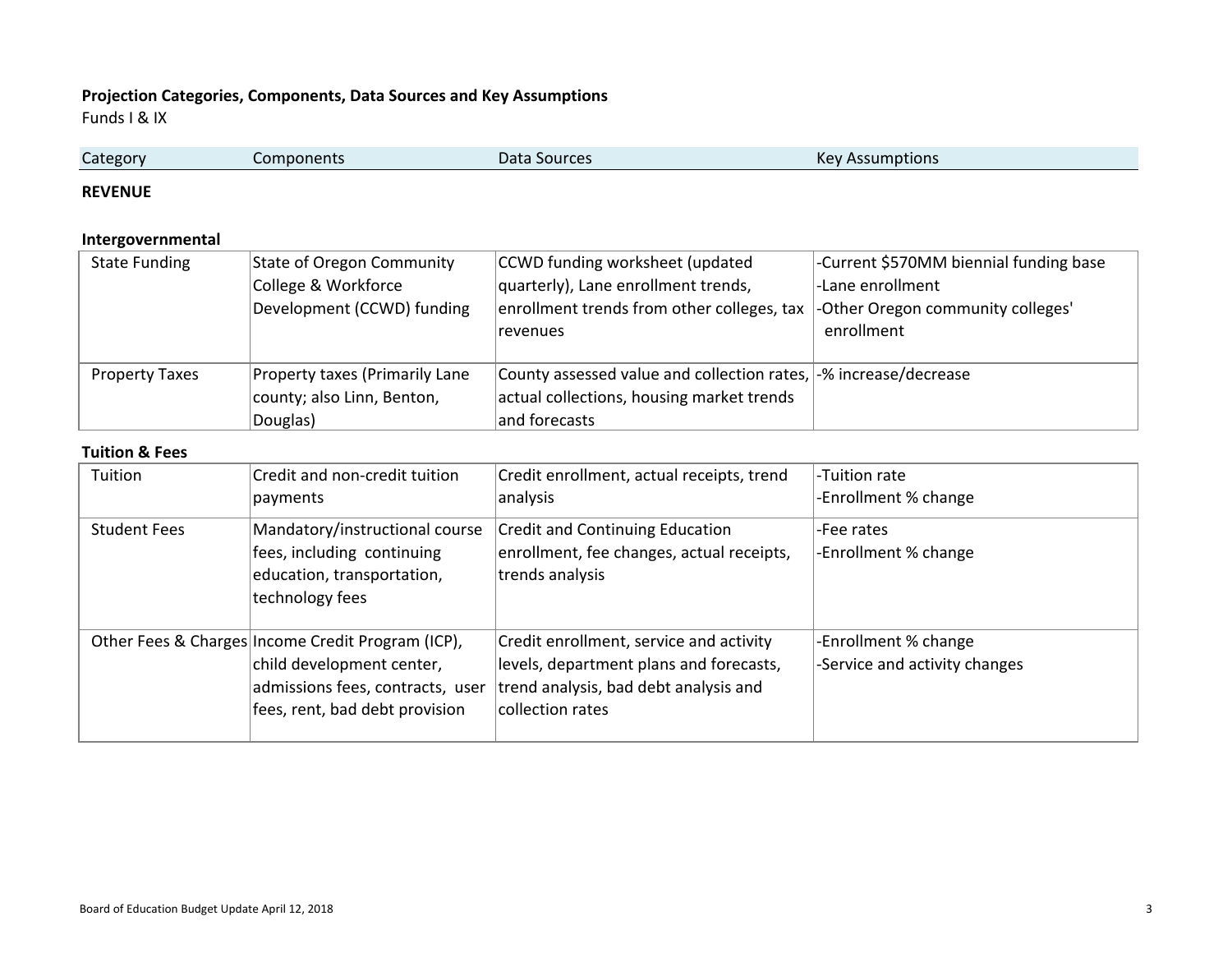# **Projection Categories, Components, Data Sources and Key Assumptions**

Funds I & IX

| Category                                          | Components                        | Data Sources                                                               | <b>Key Assumptions</b>        |
|---------------------------------------------------|-----------------------------------|----------------------------------------------------------------------------|-------------------------------|
| <b>Other Revenue Sources</b>                      |                                   |                                                                            |                               |
| Administrative                                    | Grant indirect, Pell grant        | Grant activity, Foundation position list,                                  | -Standard schedule            |
| Recovery                                          | indirect, Foundation salary       | Titan Store and International operating                                    |                               |
|                                                   | reimbursement, Titan Store and    | income and forecasts, department plans                                     |                               |
|                                                   | International general fund        | and forecasts                                                              |                               |
|                                                   | contributions                     |                                                                            |                               |
| <b>Gifts &amp; Donations</b>                      | KLCC memberships,                 | KLCC trends and forecasts, foundation                                      | -KLCC membership % change     |
|                                                   | miscellaneous program support     | activity                                                                   |                               |
|                                                   | from foundation                   |                                                                            |                               |
| Interest Income                                   | Miscellaneous investment          | Investment portfolio, rates, actual receipts  -Portfolio base, return rate |                               |
|                                                   | lincome                           |                                                                            |                               |
| <b>Other Revenue</b>                              | Miscellaneous revenue             | Credit and CE enrollment, actual receipts,                                 | -Enrollment % change          |
| Sources                                           |                                   | department plans and forecasts, trend                                      |                               |
|                                                   |                                   | analysis                                                                   |                               |
| Sale of Goods &                                   | Specialized Support Services      | Service and activity levels, actual receipts,                              | -Service and activity changes |
| <b>Services</b>                                   | (S3), KLCC underwriting, health   | department plans and forecasts, trend                                      |                               |
|                                                   | and dental clinic billing, books, | analysis                                                                   |                               |
|                                                   | other sales                       |                                                                            |                               |
| <b>Operating Transfers In Interfund transfers</b> |                                   | Budgeted transfers, actual transfers,                                      | -Standard schedule            |
|                                                   |                                   | scheduled updates                                                          |                               |
|                                                   |                                   |                                                                            |                               |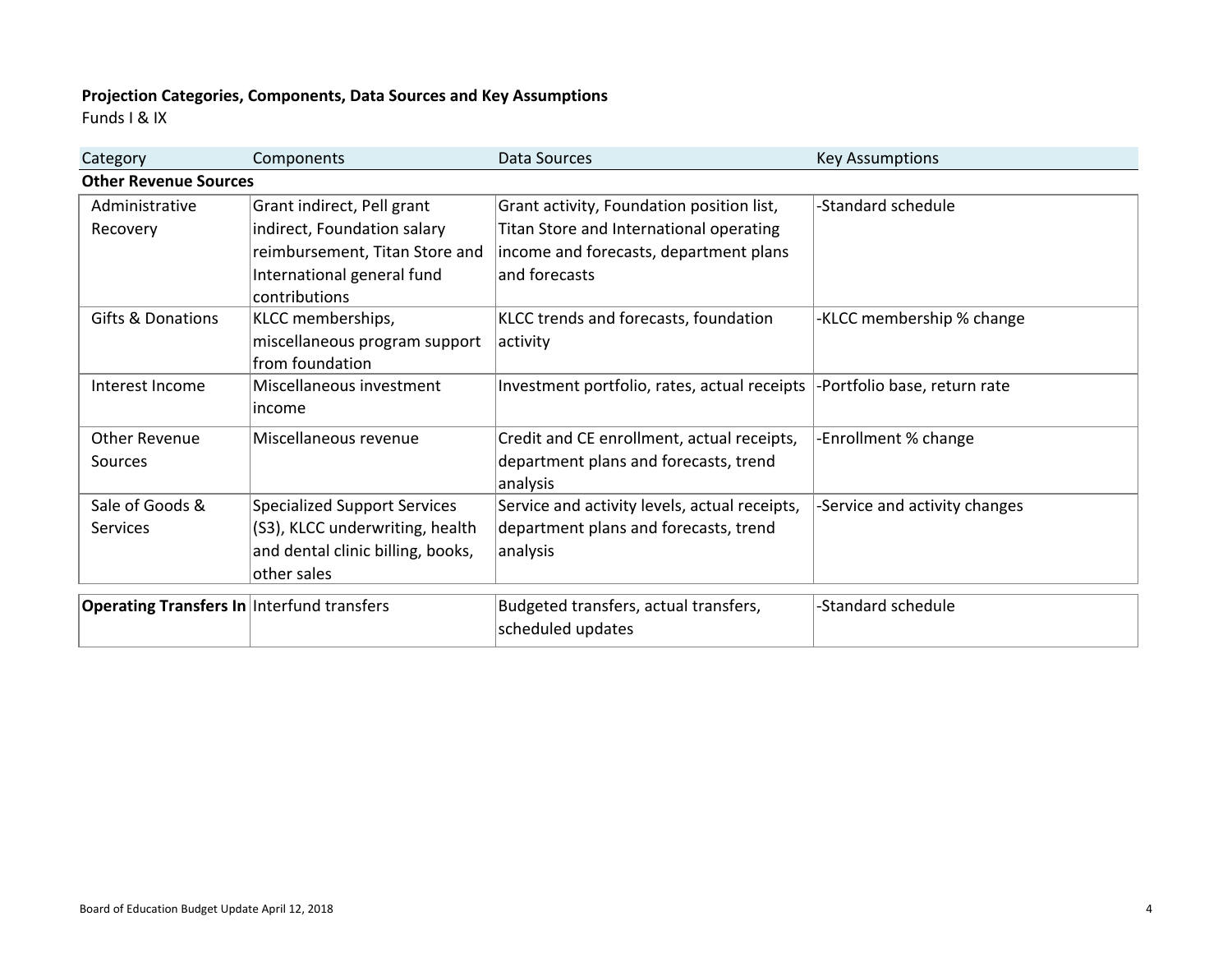# **Projection Categories, Components, Data Sources and Key Assumptions**

Funds I & IX

| Category            | Components | Data<br>Sources | $K_{\Omega}$<br>umptions<br>NE |
|---------------------|------------|-----------------|--------------------------------|
| <b>EXPENDITURES</b> |            |                 |                                |

#### **Personnel**

| Contracted      | Contracted faculty, staff and    | Position list, salary schedule and step    | -Staffing levels                           |
|-----------------|----------------------------------|--------------------------------------------|--------------------------------------------|
|                 | manager salary and wages         | adjustments or bargaining parameters,      | -Swirl factor                              |
|                 |                                  | "swirl" factor                             | -Bargaining                                |
| Part-Time       | Hourly (non-contracted) faculty, | Enrollment and activity levels, contracted | -Enrollment % change                       |
|                 | staff and manager wages          | staffing (backfill offsets), bargaining    | -Bargaining                                |
|                 |                                  | parameters                                 |                                            |
| Other Personnel | Employee benefits and payroll    | Actual collections and expenses, base      | -Staffing levels, total salaries and wages |
| Expenses (OPE)  | <b>taxes</b>                     | salary levels, Public Employee Retirement  | -Health insurance premiums                 |
|                 |                                  | System (PERS) rates, trend analysis        | -PERS rates, PERS reserve transfers        |
|                 |                                  |                                            |                                            |

#### **Other Expenditures**

|                  | Materials & Services   Instructional and administrative | Enrollment and activity levels, actual | -Enrollment and activity levels |
|------------------|---------------------------------------------------------|----------------------------------------|---------------------------------|
|                  | materials, supplies and services,                       | expenditures, department plans and     |                                 |
|                  | utilities                                               | forecasts, trend analysis              |                                 |
| Capital Outlay   | Goods and equipment in excess                           | Capital outlay allocation, department  | -Allocation funding             |
|                  | of \$10K and/or depreciable (e.g.                       | plans, trend analysis                  |                                 |
|                  | library books)                                          |                                        |                                 |
| Goods for Resale | Lane Transit District (LTD)                             | Sales revenue, actual expenditures,    | -Main campus credit enrollment  |
|                  | passes, ICP supplies                                    | department plans and forecasts, trend  | -Sales forecasts                |
|                  |                                                         | analysis                               |                                 |

| <b>Operating Transfers</b> | Interfund transfers | Budgeted transfers, actual transfers, | l-Standard schedule |
|----------------------------|---------------------|---------------------------------------|---------------------|
| Out                        |                     | scheduled updates                     |                     |
|                            |                     |                                       |                     |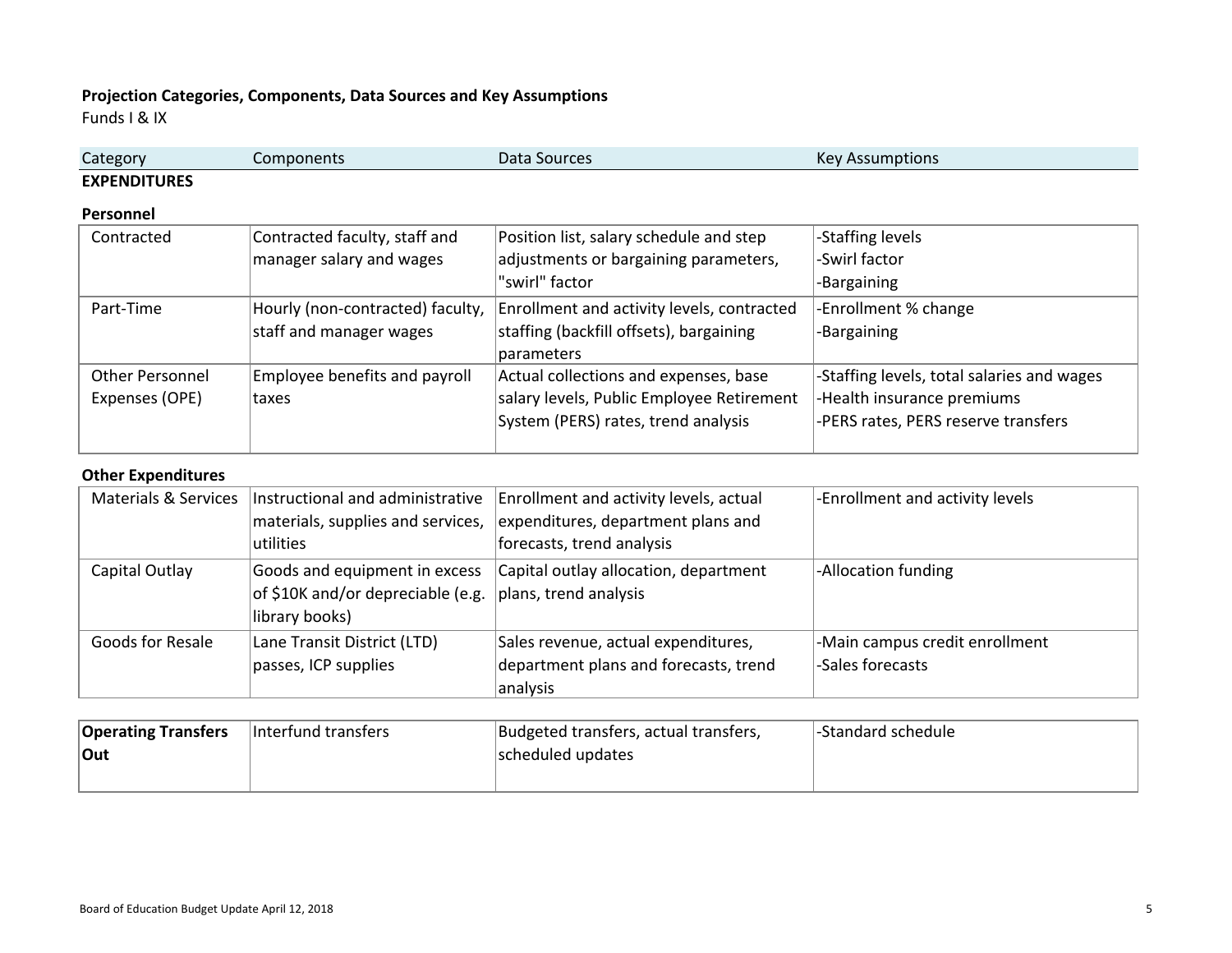Policy Number: BP245 Policy Type: BUDGET AND FINANCIAL

# **Policy Title: ENDING FUND BALANCE**

Lane Community College shall maintain an unrestricted General Fund Ending Fund Balance equal to or greater than 10% of total expenditures and transfers.

The Ending Fund Balance target shall include the Unappropriated Ending Fund Balance (UEFB) as set by board policy BP 295. When the Ending Fund Balance falls to 9% or less, the college shall adopt a plan to replenish the Ending Fund Balance to 10% within two years. When the Ending Fund Balance exceeds 11%, balances in excess may be set aside for reserves or investment in one time expenditures.

If the total Ending Fund Balance (including restricted) falls to levels that require short-term borrowing, the levels set by this policy shall be automatically reviewed and adjusted as necessary.

ADOPTED: January 14, 2004 REVIEWED: February 14, 2007 REVISED: October 19, 2009 REVISED: November 4, 2014

| <b>FY18 Beginning General Fund Balance</b>                            | \$  | 9,826,328   |
|-----------------------------------------------------------------------|-----|-------------|
|                                                                       |     |             |
| FY18 Projected Surplus/Deficit                                        | \$. | (3,331,600) |
| April 2018 estimate                                                   |     |             |
|                                                                       |     |             |
| <b>Estimated FY18 Ending General Fund Balance</b>                     |     | 6,494,728   |
|                                                                       |     |             |
| 10% Total General Fund Expenditures & Transfers<br>Policy requirement | \$  | 8,147,300   |
|                                                                       |     |             |
|                                                                       |     |             |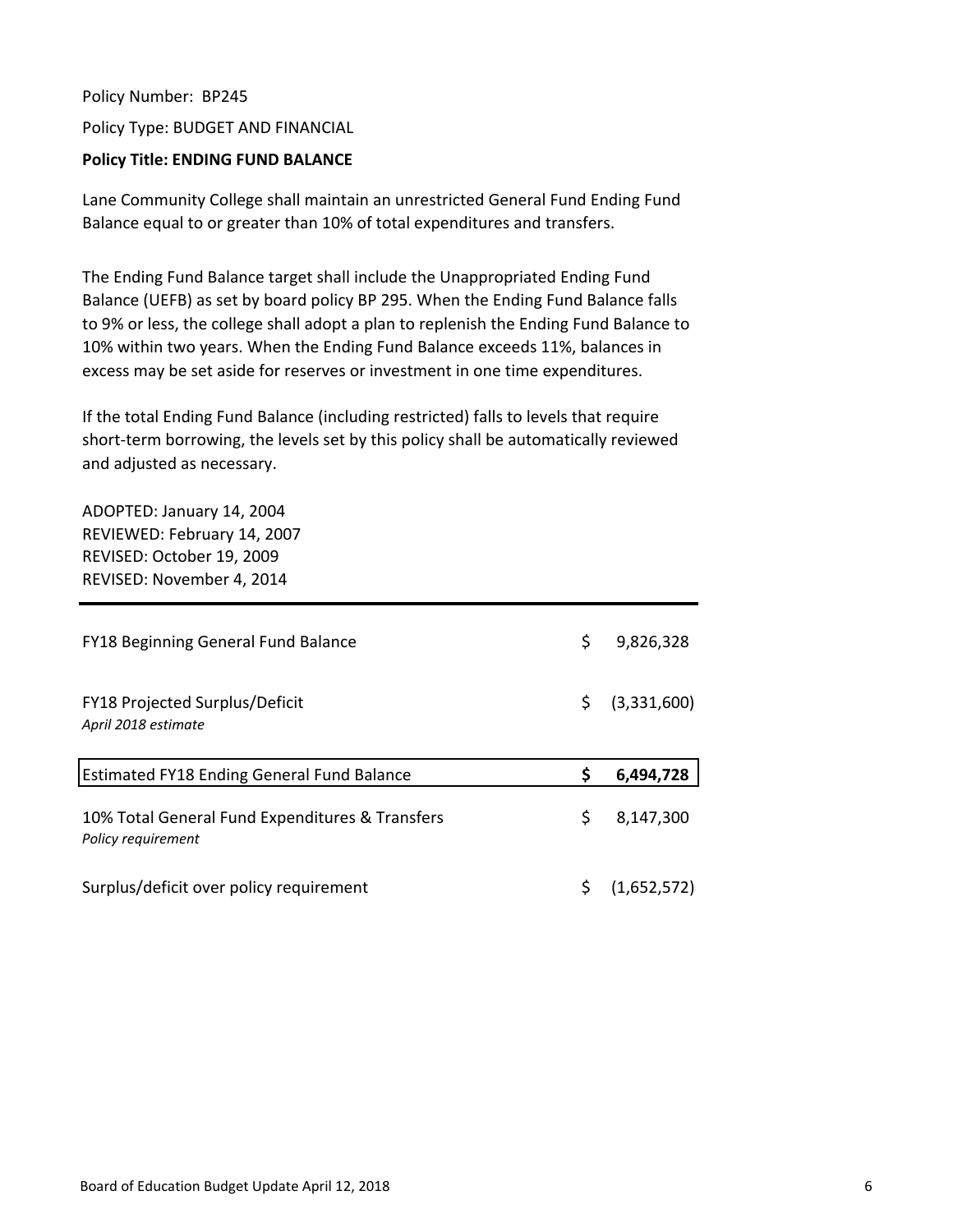#### **Fiscal Year 2018‐2019 Balancing Levers**

Funds I & IX

The Budget Development Subcommittee of College Council has begun its work and will be meeting regularly throughout winter term. In addition to discussing and reviewing projection assumptions, the committee develops a list of potential balancing levers.

Following is a list of balancing levers the subcommittee has considered in prior years.

## **Revenue Levers**

**Tuition** Student Fees Administrative Recovery Entrepreneurial Activities

## **Expense Levers**

Early separation incentives Vacancies Efficiencies & restructuring Classified, faculty, & management contracted positions Classified, faculty, & management part‐time reductions Materials & services Capital outlay Major maintenance Program and service reductions **Outsourcing** 

## **Other Considerations**

Personnel cost adjustments Fund balance/reserve funds Deferred maintenance needs PERS cost escalation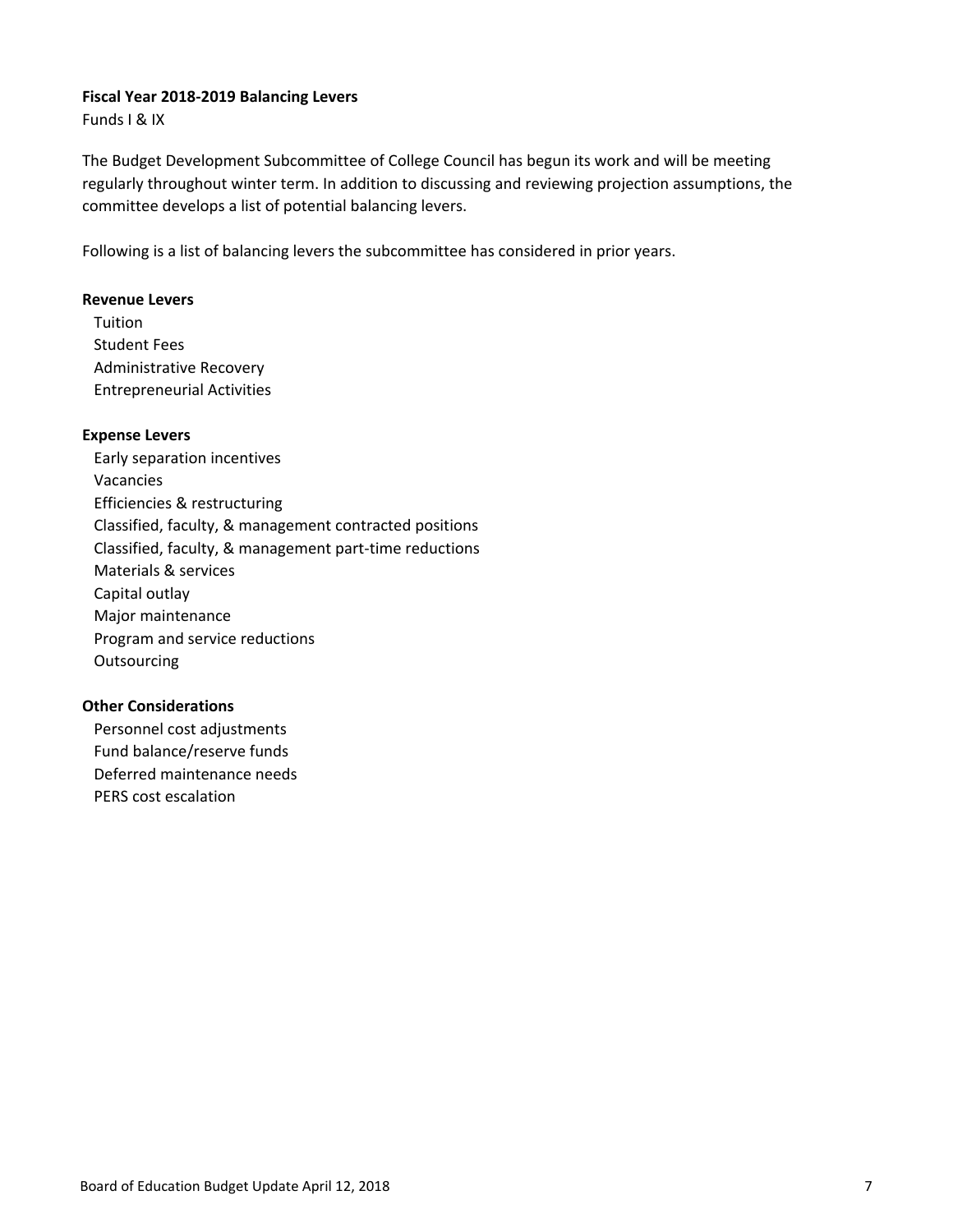# **FY 2019 Budget Balancing Items**

#### **Planning Projection, March 8, 2018 (\$ 5,904,500)**

The Budget Development Subcommittee (BDS) is still working through ideas and proposals for reaching a balanced budget. The committee plans to bring a balanced budget proposal to the board on April 12, and is meeting twice weekly or more to finish their work.

Following is an overview of balancing ideas for which the committee has reached consensus as of March 29, 2018, followed by ideas that are still being discussed and considered.

#### UPDATES & ADDITIONS

# Tuition – HEPI Update/Correction **by the contract of the contract of the contract of the contract of the contract of the contract of the contract of the contract of the contract of the contract of the contract of the contr** *The 2017 Higher Education Price Index (HEPI) was released after the Board of Education applied the HEPI index to 2018‐2019 tuition rates. The 2018‐2019 tuition rates were established using the 2016 HEPI of 1.8%, resulting in a \$2 per credit increase to resident tuition. The 2017 HEPI, released in December 2017, is 3.7%. Applying the most current HEPI* to the 2017-2018 tuition rates would result in an increase of \$4 per credit for the 2018-2019 *academic year. BDS recommends the board make this update/correction, which would establish the resident tuition rate at \$113.50 per credit and non‐resident rate at \$270.00 per credit. International and non‐credit rates would not change.* Faculty Vacancy Budgeting 28,100 *The budget office has reset the default faculty vacancy position budget from payroll step 19 to payroll step 17 to more accurately reflect placement guidelines and minimize placement swirl.* PROGRAM REVISION, REORGANIZATION, & EFFICIENCIES Academic Progress Standards \$ 13,100 *Administrative support for the academic progress standards program will be provided by the student success division.* Child and Family Education 76,400 *An administrative support position and part of a management position will be moved to self‐ support through program income.* Energy Management Program 449,900 *The Energy Management Program will become fully grant funded on July 1, 2018 through an existing NSF grant. This will involve reassignment of one classified staff member to academic technology and the non‐credit training arm of energy management to the extended learning division.*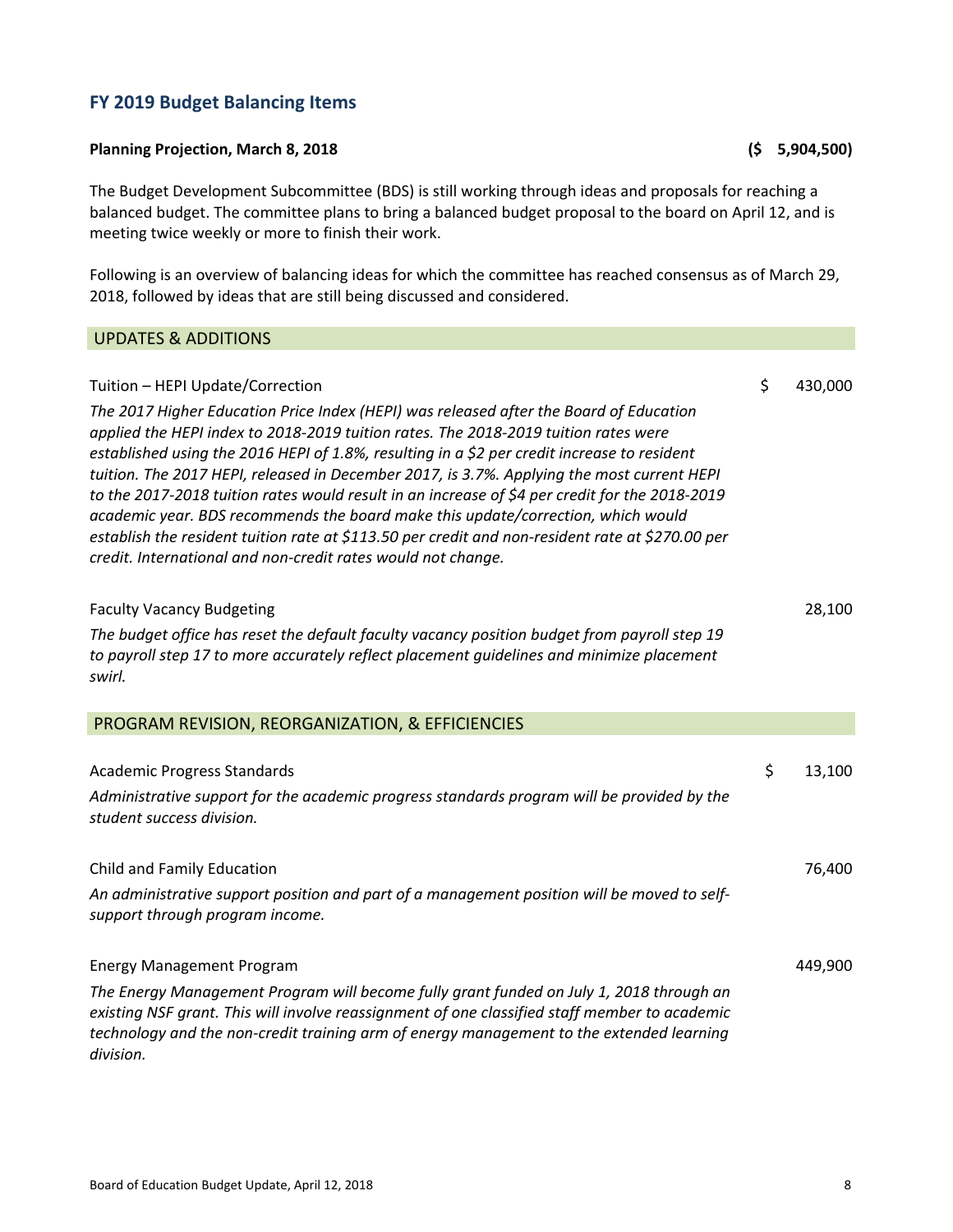| Foundation                                                                                                                                                                                                                                                                                                                                                                                                                                                                                                      | 123,100         |
|-----------------------------------------------------------------------------------------------------------------------------------------------------------------------------------------------------------------------------------------------------------------------------------------------------------------------------------------------------------------------------------------------------------------------------------------------------------------------------------------------------------------|-----------------|
| The foundation will fund 25% of the events coordinator position, who works with the<br>presidential lecture series. It will also fund the major gifts officer position.                                                                                                                                                                                                                                                                                                                                         |                 |
| <b>KLCC</b><br>KLCC's director of philanthropy position will be funded through the station's 501C3<br>foundation.                                                                                                                                                                                                                                                                                                                                                                                               | 122,900         |
| <b>STUDENT ENROLLMENT &amp; RETENTION</b>                                                                                                                                                                                                                                                                                                                                                                                                                                                                       |                 |
| Tuition - Enrollment Growth<br>At the January 2018 Budget Development Subcommittee Campus Forum, the subcommittee<br>received substantive feedback and ideas for improving enrollment and retention at the<br>college. Committee members have been working with the Office of Academic and Student<br>Affairs to develop actionable plans to impact enrollment in the coming year. If successfully<br>executed, the committee estimates growth of 2% instead of a 2.5% decline over current year<br>enrollment. | \$<br>1,350,000 |
| ECONOMIC DRIVER/COMMUNITY PARTNERSHIPS                                                                                                                                                                                                                                                                                                                                                                                                                                                                          |                 |
| <b>Extended Learning</b><br>The college has invested in the Extended Learning Division infrastructure to increase this<br>important training and economic development driver in the community. As a result, the<br>division is projected to see increased program revenue through customized training and<br>open enrollment                                                                                                                                                                                    | \$<br>150,000   |
| <b>Rental Revenue</b><br>The college continues to explore partnerships and rental opportunities with academic<br>institutions and community organizations, and has projected additional rental revenues for<br>main campus, Cottage Grove, and the downtown Spilde Center.                                                                                                                                                                                                                                      | 154,000         |
| <b>OTHER</b>                                                                                                                                                                                                                                                                                                                                                                                                                                                                                                    |                 |
| <b>Grant Indirect</b><br>College finance is working with grant accountants and staff to maximize indirect charges and<br>revenue for grant activities.                                                                                                                                                                                                                                                                                                                                                          | \$<br>250,000   |
| Internet/Phone Stipend<br>The college is going through a process of reviewing and updating cell phone stipend<br>authorizations based upon essential job functions. All employees will need to apply for a new<br>cell phone stipend authorization that will take effect July 1, 2018.                                                                                                                                                                                                                          | 28,100          |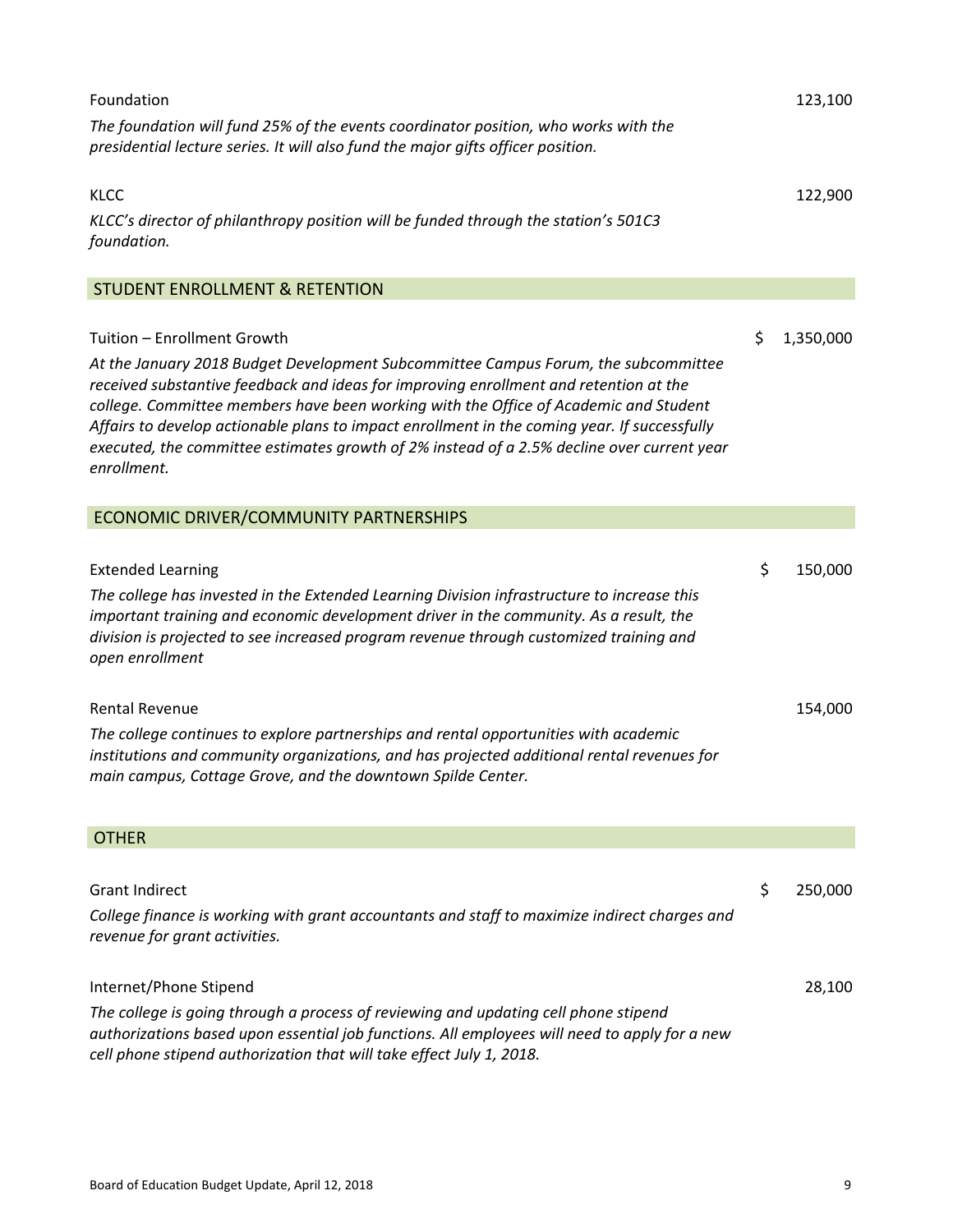| Plane Sale<br>The Aviation Academy will sell one of its fleet planes that no longer serves the needs of the                    | 150,000     |
|--------------------------------------------------------------------------------------------------------------------------------|-------------|
| program, resulting in one-time revenue in FY19.<br>Part-Time                                                                   | 104.500     |
| Part-time budgets will be reduced for public safety (\$35,000) and academic and student<br>affairs special projects (\$69,500) |             |
| <b>Consensus Subtotal</b>                                                                                                      | \$3,430,100 |

#### REVENUE ITEMS UNDER DISCUSSION AND REVIEW

#### Tuition Rate Adjustment

*The committee is discussing possible additional tuition rate adjustments as one means of offsetting lost state* funding. In order to offset the lost anticipated \$1,207,500 revenue from the special session, rates would need *to be increased an additional \$6 per credit.*

#### Health Clinic Revenue

*The health clinic estimates an additional \$125,000 of recurring new revenues generated through increased visits and insurance billing for both students and employees.*

#### EXPENSE ITEMS UNDER DISCUSSION AND REVIEW

## Personnel Cost Adjustment

*In past years, the BDS has applied the 10‐year average COLA (salary schedule adjustment) and step* allocation rates to the current position list to create a placeholder for personnel cost adjustments with the *understanding that the Board of Education will establish bargaining parameters for the college and* negotiations will occur in bargaining. This calculation applying the 10-year average to the FY19 position list is *\$1,890,300.*

## Major Maintenance

*The college's current \$1M major maintenance budget is not sufficient to support minimum safety and infrastructure needs, as discussed at the December 2017 board meeting. The minimum additional investment required for FY19 and subsequent years is \$1.5M.*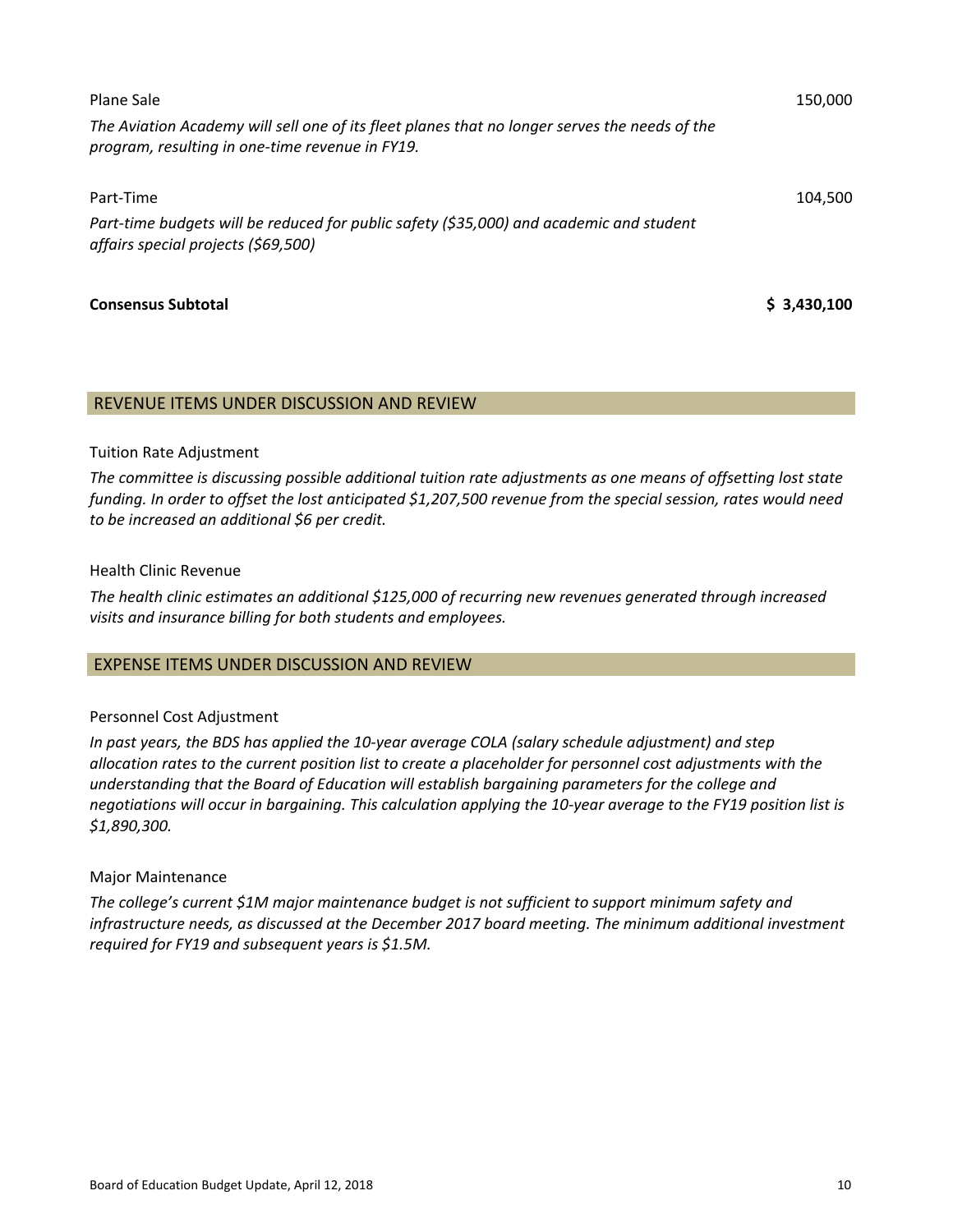## Capital Outlay

*The college provides an annual \$700,000 capital outlay allocation for strategic investment in equipment and other capital items that cannot be supported through materials & services budgets or other funding sources.* The college withheld all but \$50,000 of the allocation in FY18. The committee is discussing withholding  $\frac{1}{2}$  or *more of the allocation again in FY19.*

## Cooperative Education

*The committee is reviewing the administration proposal to distribute cooperative education into departments and divisions to more directly align instruction with local employers and internship opportunities. This will involve reduction of one current dean position and reassignment of current faculty.* The cooperative education motor fleet will be liquidated; the college's motor pool will be available to support *cooperative education travel. Estimated cost savings are \$289,200.*

## Culinary Arts & Hospitality Management

*The committee is reviewing the administration proposal to restructure the Culinary Arts & Hospitality Management program. The program will be housed within the Business Department, and will be developing* an AA degree that will be offered online and face to face. The vacant dean position will be eliminated, with *an estimated savings of \$152,600.*

## Drafting

The committee is reviewing the administration proposal to eliminate one of two full-time faculty to align *with program review recommendations and student enrollment levels. This will involve reduction in force of one contracted faculty and estimated savings of \$135,000.*

## Early Separation Incentives

*Early separation incentives have been offered to all three employee groups, with notification deadlines of* April 2 for classified staff and April 9 for faculty and managers. Depending upon participation and fill rates, *these incentives can yield from \$150,000 to more than \$500,000 in recurring salary savings.* 

## Fund Balances

As part of annual fund balance review, the college has identified foundation and other funds that will be transferred to the general fund to match with expenses already incurred. This will result in \$350,000 in one*time revenue in FY19.* 

*The BDS is also reviewing the international students program fund balance, college contribution, and required reserves and is considering a one‐time increase of \$1.4M to FY19 administrative recovery.*

## Funded Vacancies and Reassignment

*The administration and budget development subcommittee has reviewed the vacancy list and is considering holding open management, faculty, and classified staff positions and also reassigning some staff into funded vacancies. Savings from holding these vacancies open, in addition to the early separation incentive savings, could range between \$400,000 and \$800,000.*